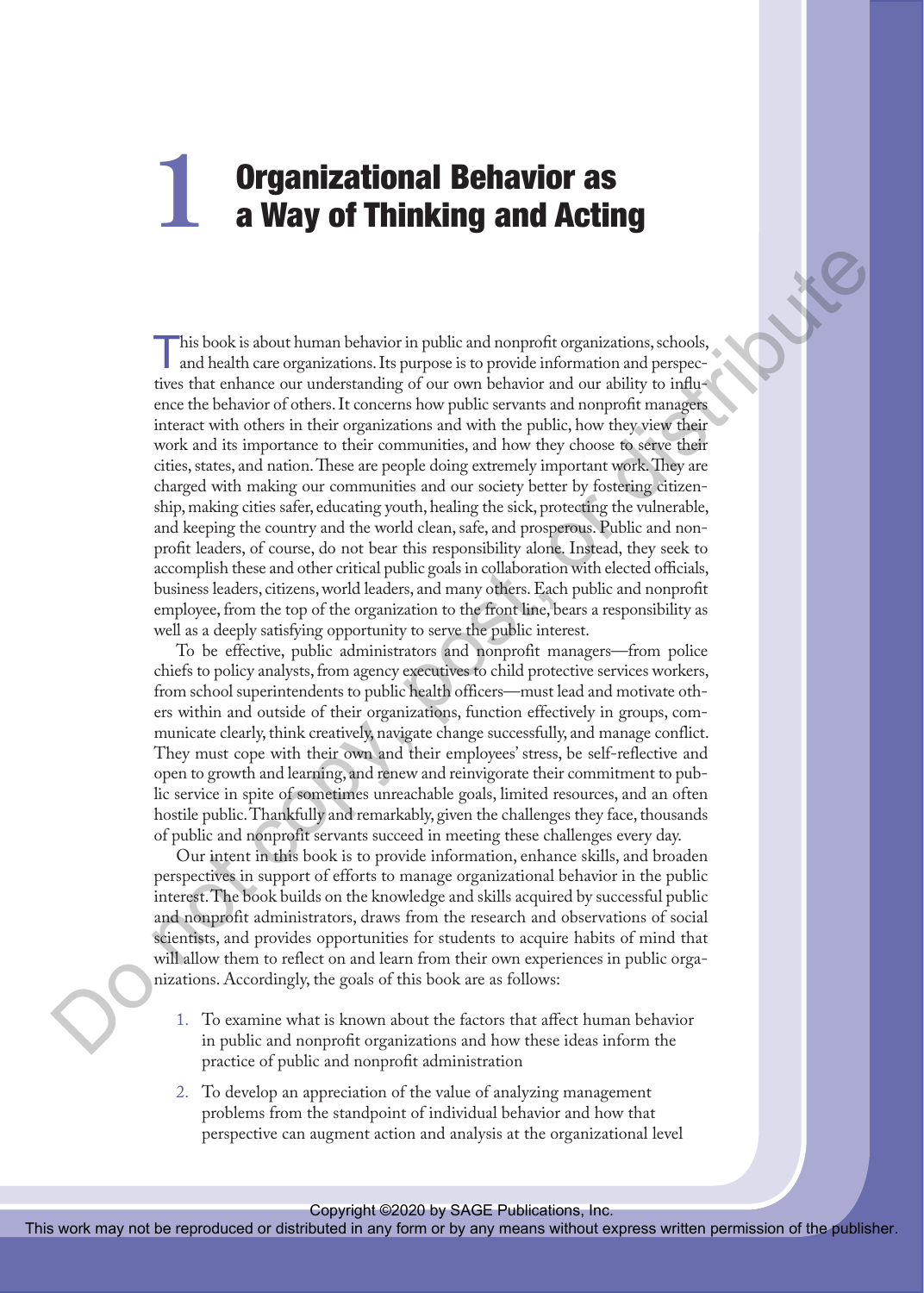- 3. To explore some of the most contemporary approaches to management and leadership
- 4. To increase understanding of the core behavioral principles on which personal, interpersonal, and public leadership skills are based
- 5. To foster competency in critical management and leadership skills that is, to develop the capacity to act effectively and responsibly under the stress, complexity, and uncertainty of the "real world" of public and nonprofit administration
- 6. To provide cases, exercises, simulations, and evaluative instruments that will enable students to learn both cognitively and experientially

In this book, we examine organizational behavior as a field of study. But we want to make clear at the outset that organizational behavior is not *just* a field of study. It is a way of thinking and acting that is of critical importance and value to people who work in public organizations.

Consider the following scenario: In your 10 years with the state social services department, you have earned a reputation as a problem solver. Because of this reputation, you have just been appointed as the head of a division charged with finding and securing payments from individuals who are not paying their required child support. The previous administrator left in a storm of controversy following a legislative study showing an abysmal track record in payment and widespread dissatisfaction on the part of the parents—both those who were owed money and those who owed money. These citizens complained that they were treated discourteously and that their cases were mishandled. The study was initiated after a popular weekly newsmagazine show on television highlighted how much more effective the growing number of private companies were in finding the parents who owed money and securing payments from them. Understandably, the workers in your division are disheartened. Turnover and absenteeism are high. Workers report feeling unfairly criticized and point to the lack of necessary resources to effectively do their jobs. Yet as you talk with these individuals, you find that they are bright, committed, and hardworking. The truth is, resources *are* extremely limited, and some of the criticism does seem unwarranted. You believe that you can work with these people to build a stronger, more service-oriented division. that the relay of the reproduced or distributed in any form or by any form or by any form or the reproduced or distribution of the reproduced in any form or by any means ware any form or by any means were also the represe

How are you going to handle this challenge? What information will you collect? What decisions will you make? What actions will you take? What will you do first?

There are many important perspectives from which situations such as this can be analyzed and approached. Certainly, those in public and nonprofit agencies deal with personnel issues, technical problems, systems failures, budgetary or policy issues, and performance measurement. But much of what happens in public or nonprofit organizations can best be seen as problems of human behavior in organizations. The ways in which individuals act make a huge difference in the outcomes of public and nonprofit programs. But even here there are different levels of analysis. Look again at the case of the child support collection division. What are the important issues there? Should the concerns about it be framed in terms of individual behavior, group functioning, organizational operations, community considerations, or society at large? Will you respond by dealing with one person at a time, or will you seek some system-wide intervention? Each of these levels of analysis gives us a different perspective on the ways in which our organizations and the people in them work. In turn, each perspective becomes a lens through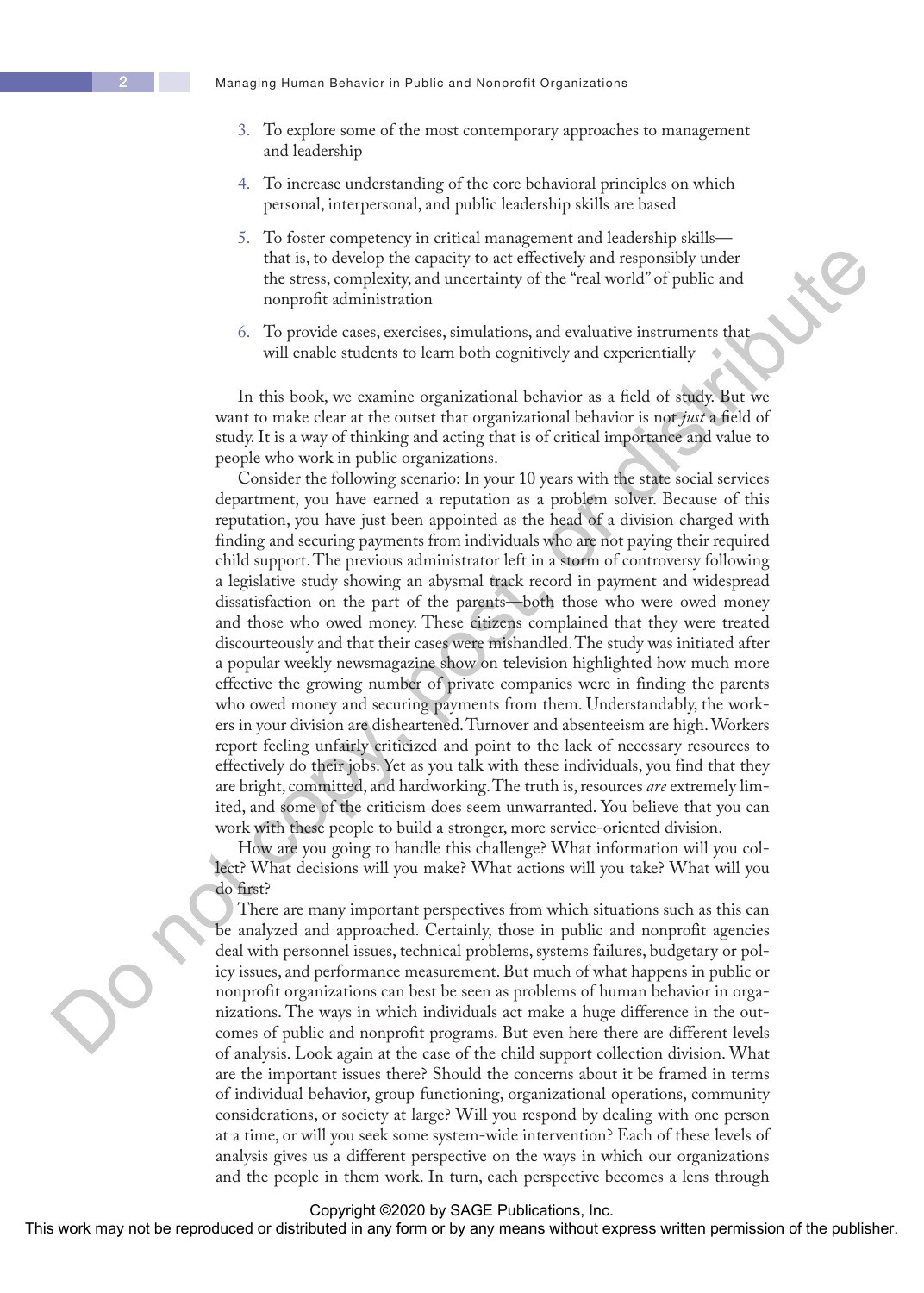which we see, interpret, and attempt to respond to the specific organizational circumstances that we confront.

As we change the lenses through which we see a given situation, our definition of the problems that the situation entails and the possible solutions to those problems also will change. For example, if we focus on individual behavior, then we might think of the problem as one of employee motivation, the failure of employees to communicate effectively with citizens, or employees' lack of understanding the broader purposes and goals of the organization. As a result, we might meet and talk with employees; try to understand their needs, desires, and motivations; work with them to set individual and group goals; and seek their input on policy and operational changes that would improve outcomes. Are supervisors managing their units in a manner that supports employee development and performance? Do workers understand the underlying values of the mission of the unit, and are they empowered to serve the public in a manner consistent with these values? Helping individuals to redirect their behavior toward meeting organizational and community goals would be the purpose of our efforts. ext to constraint the reproduced or distribution of the reproduced in any formula that with express with the representation of the representation of the representation of the representation of the representation of the re

At the group level, we might ask whether existing work groups are functioning effectively. Do employees feel as if they are part of a team, or do they feel alienated from their coworkers and supervisors? Is the culture of existing groups or teams conducive to or counter to division goals? We might form task forces of employees to address particular problems, or we might reconfigure work teams to address certain types of cases. We might work with staff members to improve their group process and leadership skills. Our objective in undertaking these activities would be to strengthen work teams, enhance worker commitment and involvement, and provide the skills and support needed for the employees to achieve their goals.

At the organizational level, we might ask whether the division is structured appropriately to accomplish its tasks. Are management systems, such as goal setting and performance measurement, in place? Is there a strategic plan? Is management information available to guide decision-making? Are resources tracked and allocated to areas of high need? Are organizational communications clear, and are policies documented and disseminated? Are the appropriate equipment, technology, and supplies available? Are personnel guidelines for hiring appropriate regarding the skills needed for the job? Is training adequate?

At the systems level, we might question whether the unit is receiving adequate funding and central agency support. How can we work with key legislators as we attempt to implement organizational improvements? We also might consider the problem to be the manifestation of a larger societal issue—perhaps a generally hostile attitude toward government workers that leads to inadequate funding or, alternatively, a lack of cooperation by clients as the employees try to gather information that will help in tracking down nonpaying parents. How then can we improve public relations and our interactions with other groups so that we can demonstrate that an important service is being provided to the public?

Each of these perspectives provides important insights and tools for public and nonprofit administrators as they work to manage their organizations in the public interest. The field of organizational behavior speaks to most of these issues, at least as far as the human dimension is concerned. As will be explored more fully in the sections that follow, *organizational behavior* is the study of individual and group behavior in organizational settings. Accordingly, the field provides critically important and highly useful perspectives on motivation, leadership, groups, power and politics, culture, and other matters that directly concern individual and group behavior. It also speaks to organizational issues and community issues, but it does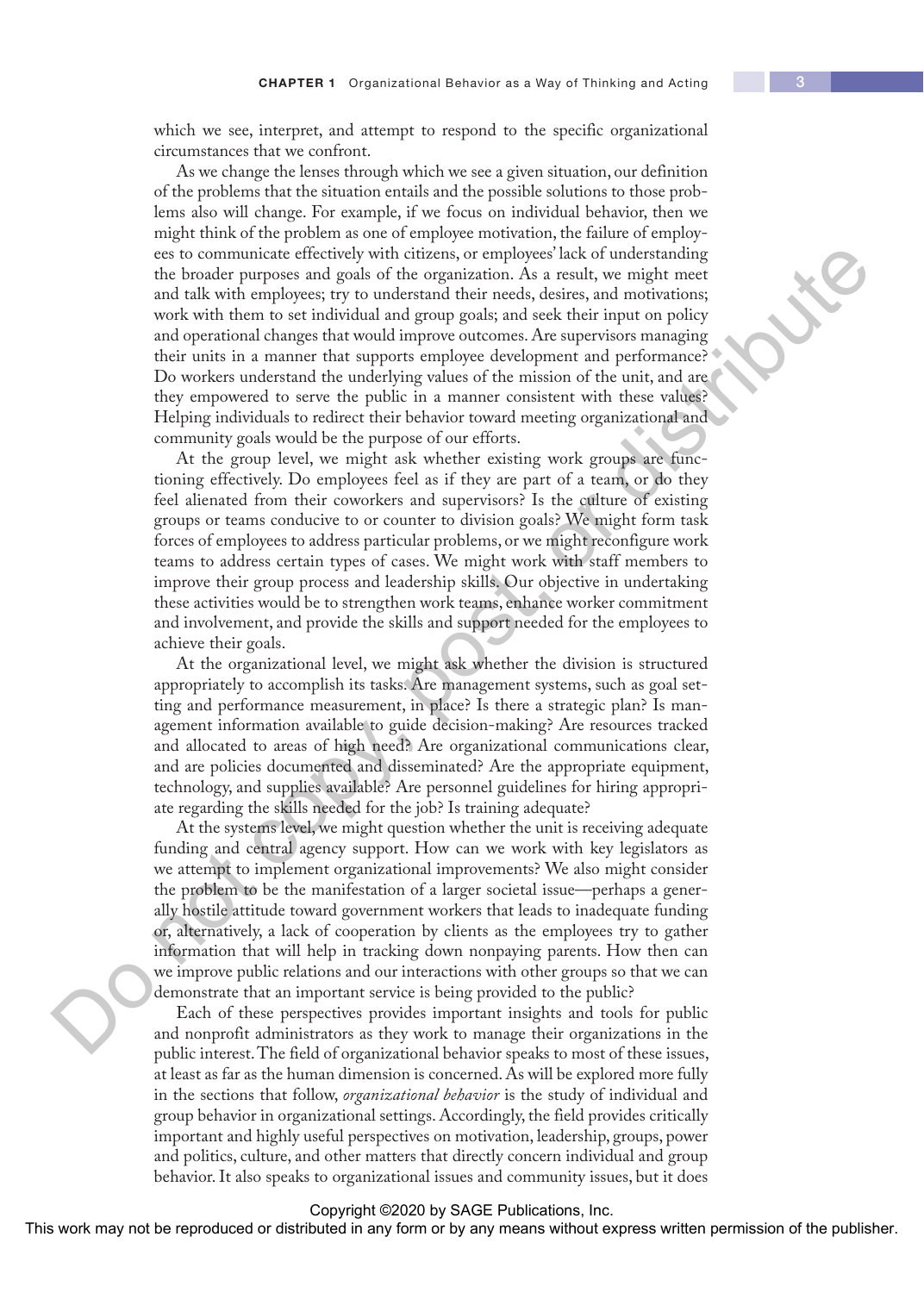so through the lens of individual and group behavior. For example, it is concerned with the following:

- Motivating employees
- Being an effective team member
- Leading and inspiring others
- Communicating effectively within and outside of the organization
- Making effective decisions
- Using power and politics constructively and ethically
- Creating and securing commitment to shared values
- Managing conflict productively
- Using diversity to enhance organizational performance
- Helping people to become more innovative and creative

Organizational behavior provides the tools, skills, ideas, and strategies for managing human behavior in organizations. But it should be recognized that as the study of organizational behavior spotlights individual and group behavior, it leaves other important concerns and issues at least partially in the dark. Models of organizational behavior cannot tell a manager what type of computer system to buy, nor can they directly address outcome measurement systems and other organizational issues—except in terms of their implications for human behavior. But given the undeniable importance of human behavior in the public and nonprofit sectors, the perspective of organizational behavior offers a particularly important way of thinking and acting that can help public servants to achieve organizational goals more effectively and to serve the public and their communities more responsibly. In other words, people in public and nonprofit service are the key ingredient in determining how well government serves its citizens and nonprofits serve their stakeholders. (It is important to note here that we are not using the word *citizen* in the legal sense; rather, citizens are those we serve, and citizenship is the engagement of individuals in democratic governance, regardless of legal status.) Fraction or the reproduced or distributed or distributed in any form or by any means we represented to the represented or distributed in any means we represented in a straight continue to the publisher. All all all all al

Perhaps the easiest, and in some ways the most useful, way of defining organizational behavior in the public and nonprofit sectors is to say that it is the study of how people behave in public and nonprofit organizations. Organizational behavior is concerned with how people act, their motivations, and how they interact with others. As we noted earlier, it is concerned with human behavior and social systems. But there are differences of opinion as to where the boundaries of the field actually lie. In particular, the distinction between the studies of organizational behavior and organizational theory can become blurred. Some suggest that organizational behavior is one perspective within the larger field of organizational theory, whereas others conceive of organizational behavior as having a distinct identity as a separate field of study.

This confusion arises because organizational behavior typically is defined as concerned not only with the behavior of the individual and groups but also with the influence of the individual on the organization and the influence of organizational structure, culture, and other factors on the individual. As we have seen, it deals with at least three levels of analysis: (1) the individual, (2) the group, and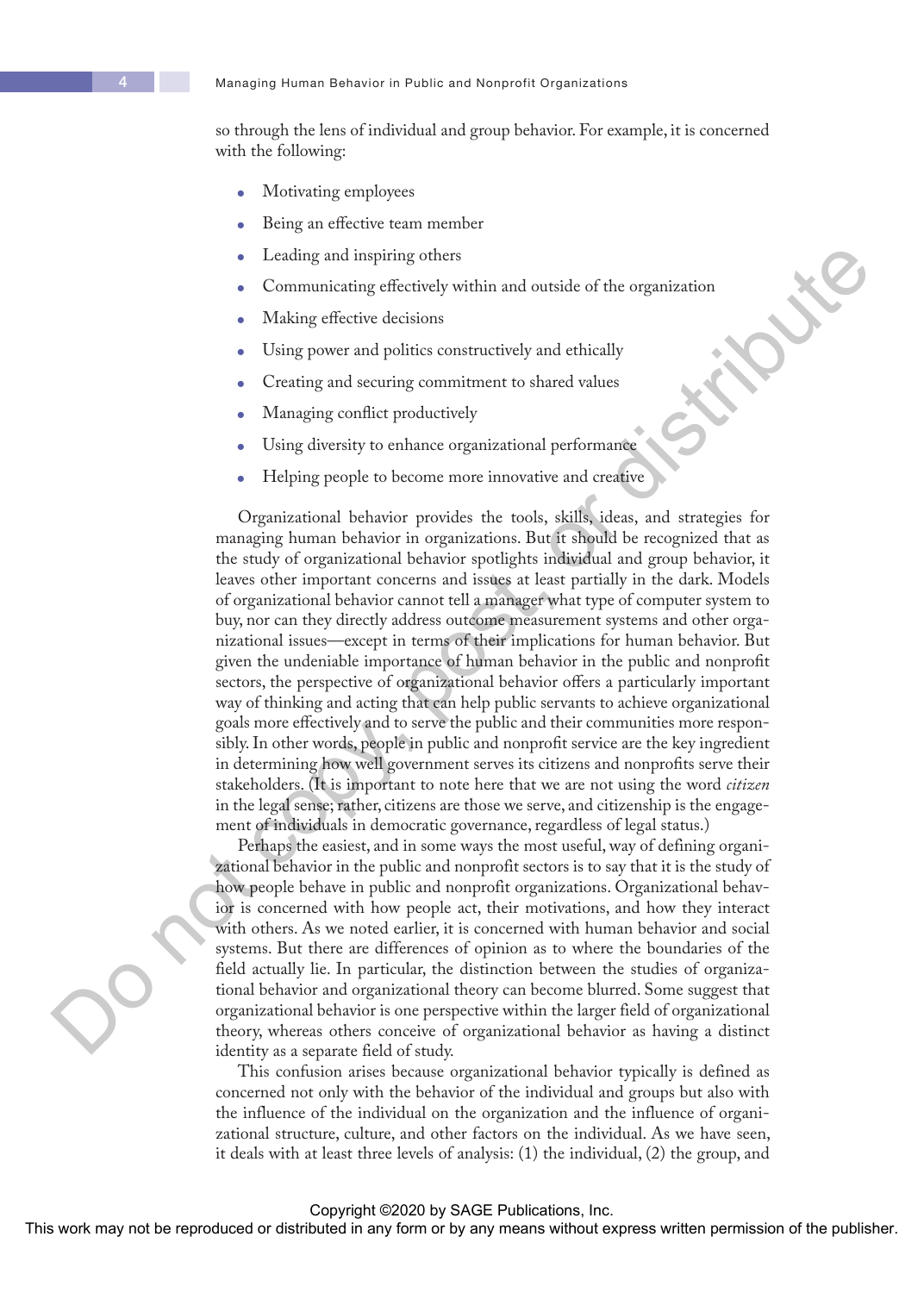(3) the organization. If it deals with organizational matters, then how is it different from organizational theory? More important, why does it matter?

We would argue that the distinctiveness and value of organizational behavior as a field of study, and as a way of thinking and acting, lie in what one chooses as the starting point. If we were to begin with the organization as the starting point of our analysis, then we would tend to define problems as organizational and seek solutions at that level. We would be most likely to think first about changing the organizational structure and systems to make them more rational and consistent with generally accepted models of organization. We also might ask about the role that the organization plays in the larger society and in the governance system. The underlying values at the organizational level might be to achieve rationality, consistency, performance, responsiveness, and efficiency.

Organizational behavior has a different orientation from that of other perspectives because it has a different focus. In organizational behavior, the starting point is the person. Accordingly, the questions that we consider in this book focus on individual and group behavior, needs, and perceptions. Is the organization meeting the needs of its people in that it allows them to work effectively? Are individual creativity and responsibility being fostered? Are there opportunities for learning and change? Is the "fit" between individuals and the organization a good one? By starting with "people concerns," values such as human dignity, growth, fairness, and participation become paramount.

To summarize this point, organizational behavior emphasizes human behavior and individual values rather than organizational structures and organizational values. Accordingly, it leads us to take actions that aim at understanding and influencing individual human behavior. In other words, organizational behavior deals with all aspects of organizations and management, but it does so from the perspective of *people*.

In this book, we go a step further. We assert that the management of organizational behavior in the *public and nonprofit sectors* must, in fact, consider a fourth level of analysis—that which concerns governance in the public interest. In public and nonprofit service, we must be concerned not only with leading and motivating others but also with doing so in a manner that is consistent with democratic values and the public interest. In the public and nonprofit sectors, it is not enough to simply be successful in influencing people to behave in a particular way. Public and nonprofit servants have a responsibility to manage organizational behavior so as to meet public objectives and community needs—and these values are, in fact, more important than the personal needs and desires of managers or workers or organizational values such as stability and structure. Therefore, organizational behavior in the context of public and nonprofit management encompasses both the values inherent in a "people perspective" on organizations and the values that guide public service in democratic government (see Figure 1.1). solutions at the result of the result of the result of the state in all the result of the result of the result of the results and the results of the results with the results with the results with the results with the resu

Organizational behavior in the public and nonprofit sectors can be seen as resulting from the interactions and influences among these levels. It is the product of the complex interactions among individuals, groups, organizational factors, and the public environment in which all of this takes place. In part because of the complexity of these interactions, the management of behavior in organizations always will be multifaceted, somewhat unpredictable, and challenging. We cannot control the thinking, much less the behavior, of others. But we can positively influence others, and we can be more successful in working with people to accomplish shared objectives. By gaining a better understanding of our own behavior, the behavior of people and groups in organizations, and the influence of organizational and other

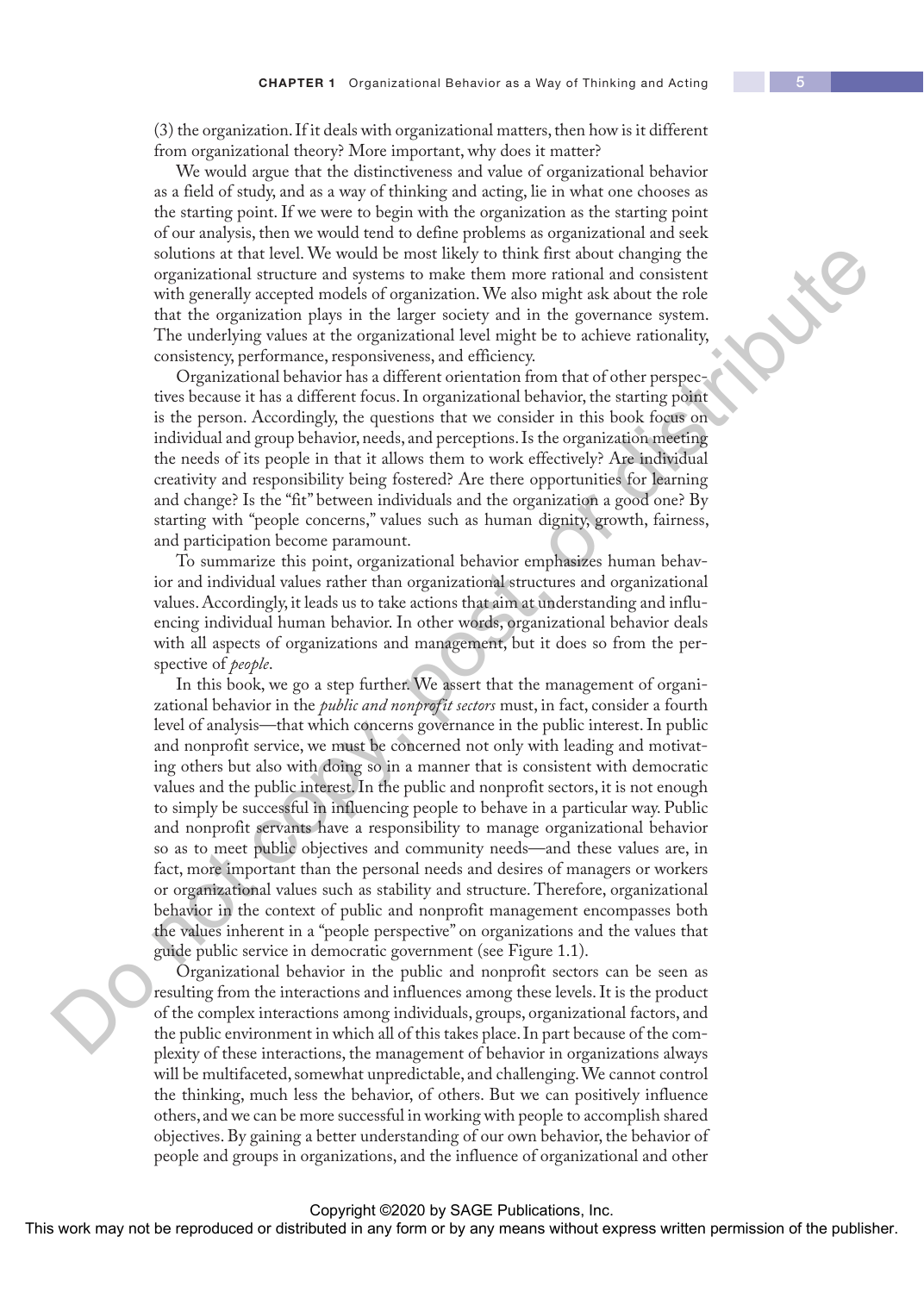

### FIGURE 1.2 U.S. Office of Personnel Management Inventory of Management Skills

### The "How" of Management: Effectiveness Characteristics

- 1. *Broad perspective*—ability to see the big picture and to balance long- and short-term considerations
- 2. *Strategic view*—ability to collect and analyze information and to anticipate and make judgments
- 3. *Environmental sensitivity*—awareness of the agency in relation to its environment
- 4. *Leadership*—individual and group leadership and willingness to lead, manage, and accept responsibility
- 5. *Flexibility*—openness to new information, change, and innovation as well as to tolerance for stress and ambiguity
- 6. *Action orientation*—independence, pro-activity, calculated risk taking, problem solving, and decisiveness
- 7. *Results focus*—concern with goal achievement
- 8. *Communication*—effective speaking, writing, and listening
- 9. *Interpersonal sensitivity*—self-knowledge and awareness of impact on others: sensitivity to their needs, strengths, and weaknesses; negotiation and conflict resolution skills and the ability to persuade
- 10. *Technical competence*—specialized expertise in agency programs and operations

*Source:* Flanders & Utterback, 1985.

environmental factors, our ability to successfully accomplish public objectives will be enhanced.

Perhaps it would be helpful to think about these issues from the perspective of the knowledge and skills needed by successful public and nonprofit servants—that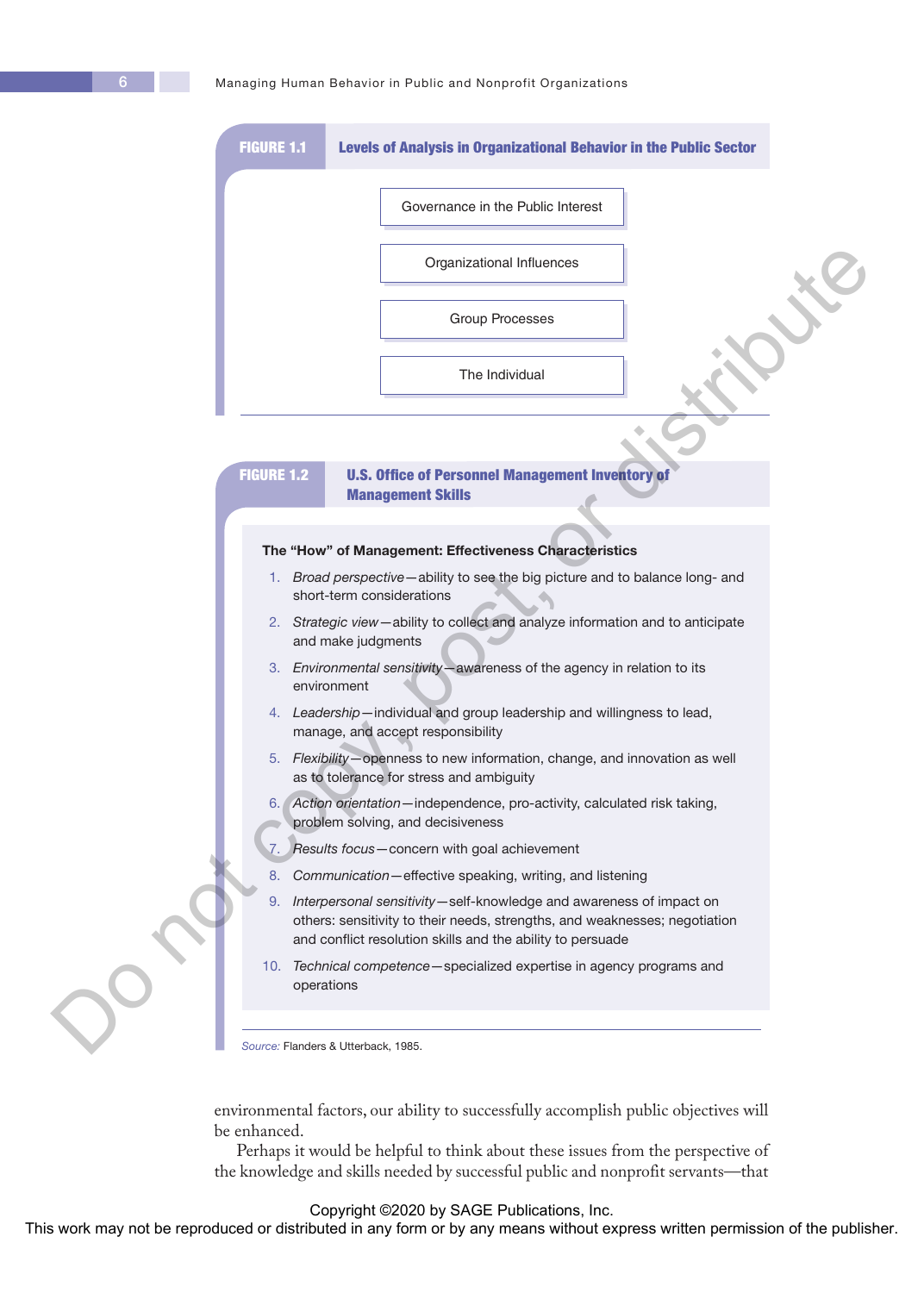is, what do we need to know and what do we need to be able to do to act effectively and responsibly in a public or nonprofit organization? These questions were addressed in a classic study conducted by the U.S. Office of Personnel Management (OPM) that sought to identify the skills that are critical to managerial success in government. Based on information collected from a large number of highly effective governmental managers and executives, the researchers developed two categories of competencies: one focusing on management functions (or the "what" of government) and one focusing on effectiveness (or the "how" of government). Those competencies are summarized and paraphrased in Figure 1.2.

The first thing we notice when we look at the list in Figure 1.2 is how many of these competencies require a working knowledge of and effective skills in organizational behavior. Certainly, interpreting and communicating, guiding and leading, supervising and promoting performance, and flexibility are all organizational behavior skill areas. But a second look reveals how integral the skills in organizational behavior are to every aspect of managerial competence. Look at the list and determine whether there are any elements that do not require, or at least could not be strengthened by, an ability to effectively influence, manage, motivate, and lead people.

The diagram in Figure 1.3, again drawn from the OPM study, reinforces the need for competencies and skills at multiple levels. The OPM framework highlights the need for management competencies at all levels of an organization. For



*Source:* Flanders & Utterback, 1985.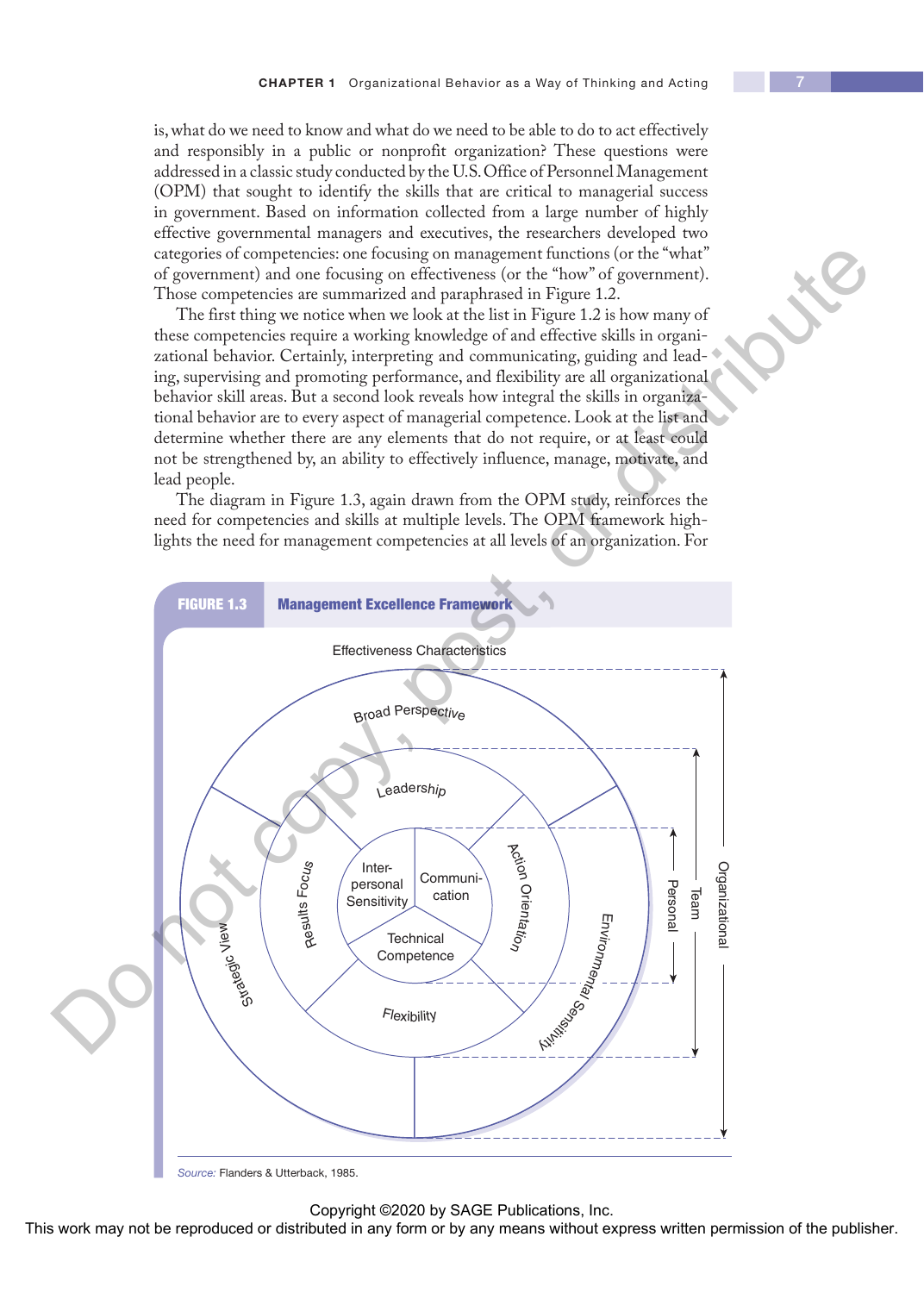example, it suggests that successful frontline managers must be not only technically competent but also effective communicators who demonstrate personal sensitivity. Their responses also must be consistent with those competencies emphasized at the next level. Productive mid-level managers, while being action oriented and focused on results, must at the same time demonstrate leadership and flexibility as they work to acquire the characteristics of those at the highest level—specifically, they should display a broad perspective, a strategic view, and environmental sensitivity. If executives at the top levels of a government or nonprofit agency are to flourish, then they must demonstrate the full range of effectiveness characteristics and be especially attentive to their interactions with the organization's environment. Clearly, a wide variety of skills—most notably their ability to work with and through people—will be essential to their success as public or nonprofit managers.

# The Roots of Organizational Behavior

The field of organizational behavior is fairly young. Although we have been interested in the behavior of people in organizations for a long time, most early approaches focused on simply controlling workers and manipulating their environment to maximize predictability and productivity. Given the importance of employee behavior to organizational success, it might seem somewhat surprising that individual behavior was not a matter of significant managerial concern until at least the 1930s. From the perspective of early management theorists, people were primarily viewed as extensions of their tools and machines. For example, employee motivation, if it was considered at all, was based on rewards or punishment. It was assumed that workers found work to be unpleasant and therefore had to be motivated (or bribed) by money to contribute to the organization. It also was assumed that workers would do what they were told because they would be punished or fired if they did not. the representation of the representation of the representation of the results of the representation of the results of the results of the results of the results of the results of the results of the results of the results o

Frederick Taylor (1911), best known as the father of scientific management, is representative of these traditional perspectives on human behavior. He, like other management thinkers of his time, assumed that workers would do what they were told if they were paid to do so. In testimony before Congress in 1912, Taylor boasted, "Under scientific management, the initiative of the workmen that is, their hard work, their goodwill, their ingenuity—is obtained practically with absolute regularity" (1912/1997, p. 30). Taylor believed that if managers studied the best ways for tasks to be performed and then scientifically selected and trained workers to perform those tasks, the workers would be induced to perform as expected by paying them a "piece rate"—a set amount of money for each task performed or product produced.

But it is important to point out that Taylor did not see this as exploiting employees. To the contrary, his writing made it clear that the design of work and production was the responsibility of management and that if management employed scientific approaches to the study of work tasks, then both employers and employees would benefit. Taylor (1912/1997) suggested that "only one-tenth of our trouble has come on the workmen's side" and that instead "we find very great opposition on the part of those on the management's side to do their new duties and comparatively little opposition on the part of the work men to cooperate in doing their new duties" (p. 31). The point is that motivation per se was simply not a concern.

Taylor's overall purpose was to make people, whom he assumed to be naturally lazy and stupid, more productive. Referring to his efforts to secure greater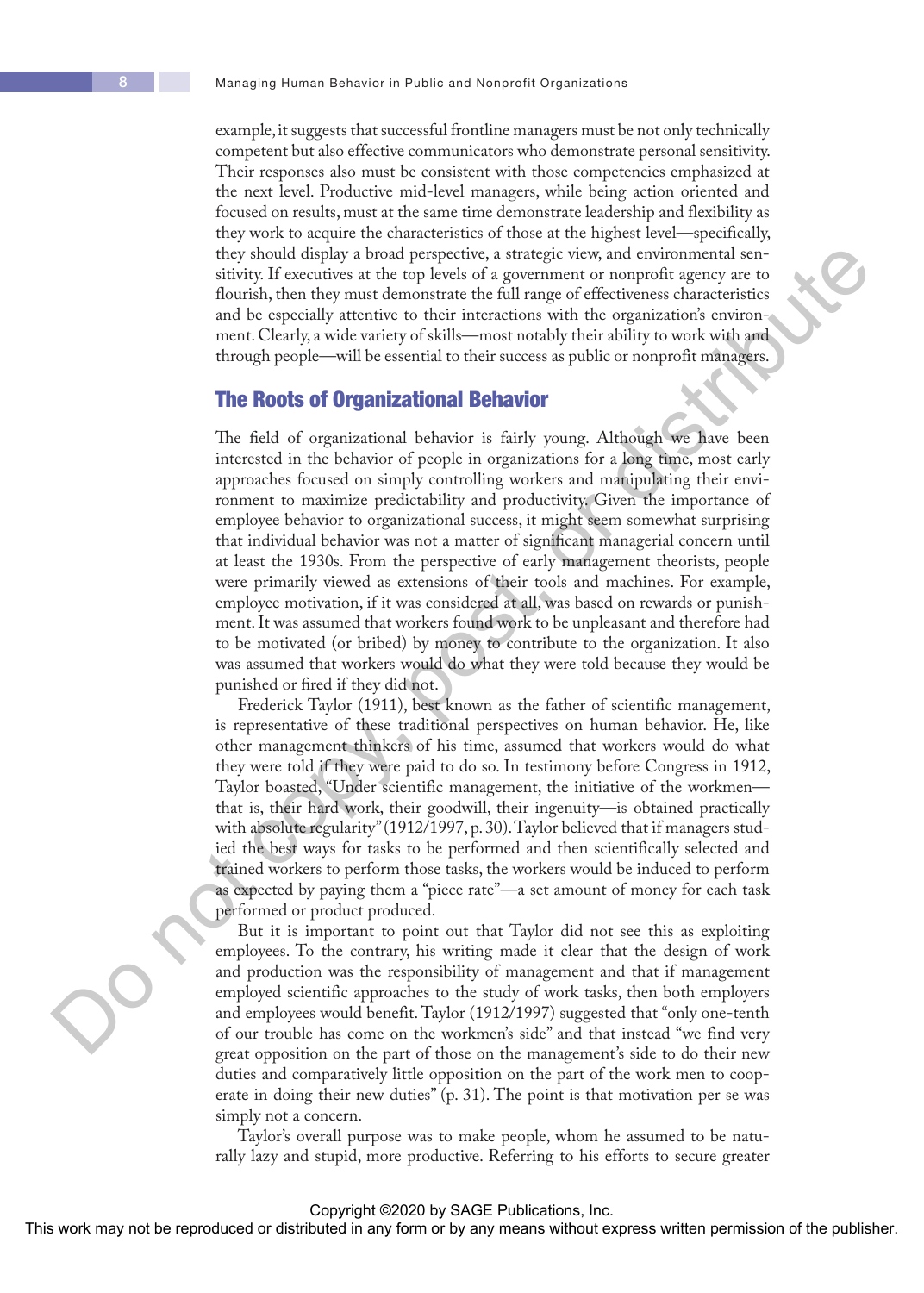productivity from men hauling pig iron, Taylor (1911) is quoted as saying that it is "possible to train an intelligent gorilla" to do his job (p. 40). Moreover, despite employees' natural tendencies toward laziness, he expected them to obey their superiors without question. Using the analogy of a baseball team, Taylor (1912/1997) stated that it is obvious and necessary to recognize the "utter impossibility of winning . . . unless every man on the team obeys the signals or orders of the coach and obeys them at once when the coach gives those orders" (p. 32).

There were a few early voices who were more humanistic, people such as Hugo Munsterberg (1913), who urged greater attention to the psychology of workers, and Mary Parker Follett, who argued that dynamic administration must be grounded in "our cognition of the motivating desires of the individual and of the group" (as cited in Metcalf & Urwick, 1940, p. 9). But such work was largely considered outside the mainstream until the Hawthorne studies published during the 1930s pointed the way toward a greater acceptance of the importance of social factors at work (Roethlisberger & Dickson, 1939). In 1927, a group of researchers from Harvard University led by Elton Mayo and F. J. Roethlisberger embarked on a study of worker productivity in the Hawthorne Works of the Western Electric Company in Chicago. The project began as a straightforward examination of "the relation between conditions of work and the incidence of fatigue and monotony among employees" (1939, p. 3). The researchers anticipated that definitive data on this matter could be collected and analyzed within a year. But things did not turn out as they had planned. As they put it, "the inquiry developed in an unexpected fashion" and, as a result, continued for 5 years, from 1927 to 1932 (1939, p. 3). or the vector of the reproduced or distributed in a model with the reproduced or  $\sim$  B. The representation of the publisher angle ground in any form or by any means we have the publisher. The publisher of the publisher o

Although the Hawthorne studies took longer than expected, the findings from this research ultimately would signal a fundamental shift in how employee behavior was to be understood. The Hawthorne findings actually surprised the researchers. In fact, a series of initial experiments to measure the effects of lighting on efficiency were deemed failures: The researchers could find no direct relationship between changes in illumination and worker efficiency. In fact, short of making it so dark that the workers could not see, every change that the researchers implemented seemed to increase productivity. The researchers concluded that "light is only one, and apparently a minor, factor among many which affect employee output" and that attempts "to measure the effect of one variable had not been successful because the various factors affecting the performance of the operators had not been controlled, and hence, the results could have been influenced by any one of several variables" (Roethlisberger & Dickson, 1939, p. 19).

Because of these findings, in the next phase of their study, the researchers attempted to control these different variables by isolating a group of workers and systematically and comprehensively studying their behavior and attitudes. After observing, consulting, and interviewing this group of employees for 5 years, the researchers arrived at two conclusions that would profoundly change research on worker behavior. First, they found that people change their behavior when they know they are being observed (the so-called *Hawthorne effect*). Second, they concluded that human relationships (including a relationship with the researchers) influenced the behavior of workers and, consequently, that new hypotheses were needed to explain worker behavior. The Hawthorne experiments showed that human behavior and motivation are complex, being influenced by attitudes, feelings, and the meanings that people assign to their work and their relationships at work. As the researchers stated succinctly, "It is [our] simple thesis that a human problem requires a human solution" (Roethlisberger & Dickson, 1939, p. 35). In fact, recent studies have continued to confirm the connection between

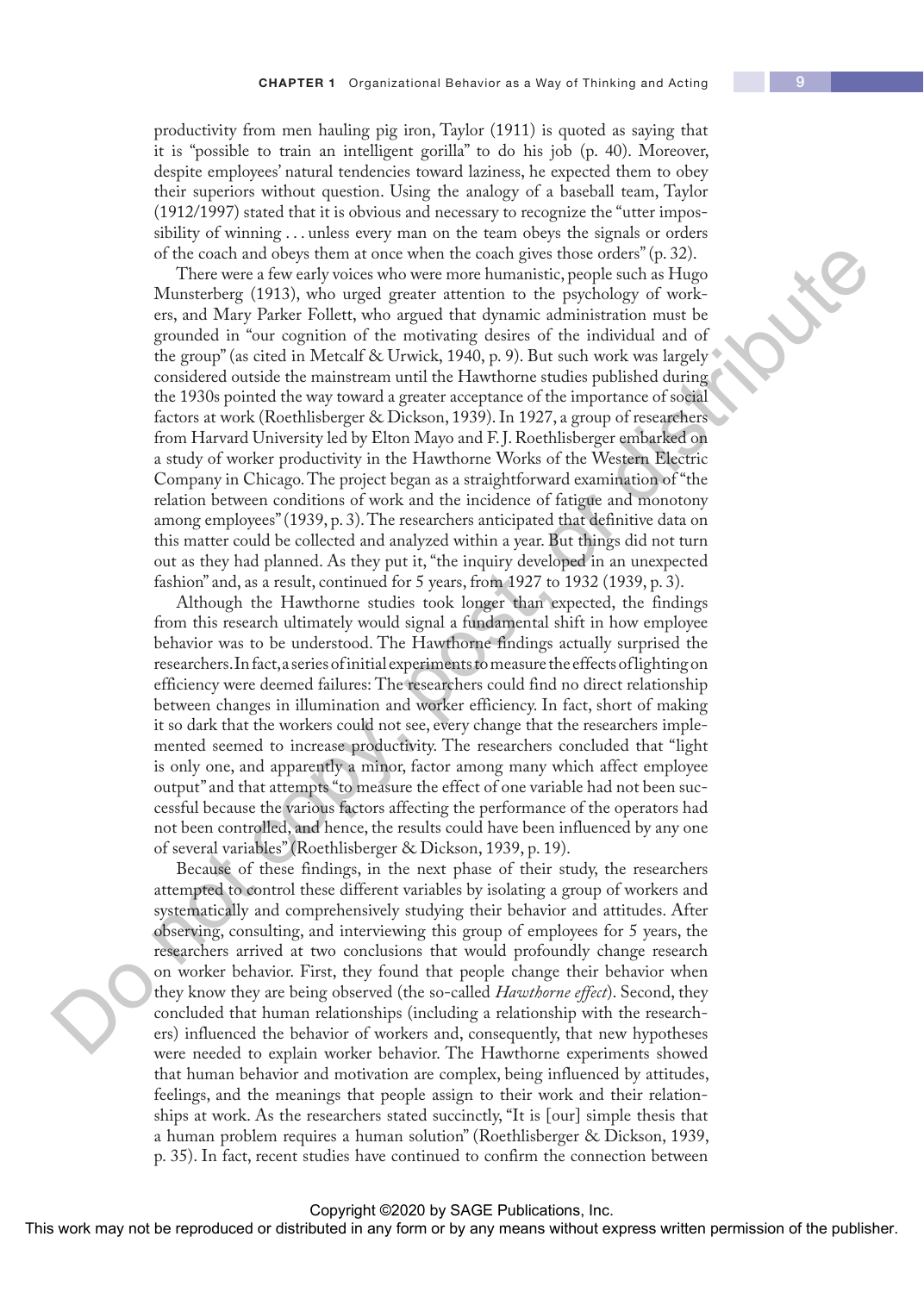relationships and management style on motivation and the overall quality and outcomes of work performance (Jung  $\&$  Lee, 2015). This is a far cry from the types of assumptions that Taylor and his contemporaries had made about worker motivation.

Research conducted over the subsequent few decades confirmed the Hawthorne findings and resulted in a more sophisticated understanding of the relationship between people and organizations. The importance of human cooperation in organizations was emphasized in Chester Barnard's (1948) definition of a *formal organization* as "a system of consciously coordinated activities or forces of two or more persons" (p. 81). For Barnard, the participation of the individual was necessary for cooperation, and indeed, he viewed the need to build cooperation among organizational subunits as the crucial function of the manager. Similarly, public administrationist Herbert Simon (1976) developed a new approach to understanding administrative behavior based on rational decisionmaking and focusing on the way in which managers secure contributions from their employees by offering appropriate inducements. The rationale for including workers on problem-solving and decision-making teams was established later as a result of collaboration between social psychologist Kurt Lewin and anthropologist Margaret Mead in experiments concerning the reduction of civilian consumption of rationed food. Through Lewin's research in this setting, he established a core principle: "We are likely to modify our own behavior when we participate in problem analysis and solution, and [we are] more likely to carry out decisions we have helped make" (as cited in Weisbord, 1987, p. 89).

In 1946, Kurt Lewin and Douglas McGregor started the Research Center for Group Dynamics with the mission of training leaders to become skilled in improving group relations and managing change. McGregor's research on group norms and personal needs underlined the importance of developing the morale of the workforce and encouraging cooperative efforts to increase efficiency (Knickerbocker & McGregor, 1942). In *The Human Side of the Enterprise*, McGregor (1960) discussed a highly effective management team studied by researchers. He concluded that "unity of purpose" is the main distinguishing characteristic of the successful unit. Even more importantly, McGregor discussed the now familiar Theory X and Theory Y, arguing that traditional command-andcontrol approaches (Theory X)—based on assumptions of people as lazy, uninvolved, and motivated solely by money—caused people to behave in a manner consistent with those expectations. His alternative, Theory Y, suggested a much more optimistic and humanistic view of people, emphasizing the inherent worth of individuals in organizations. Similarly, Abraham Maslow (1962) proposed his well-known hierarchy of needs as a way of understanding the complexity of human beings' motivations and desires, and Victor Vroom (1964) and Edward Lawler (1973) made important contributions to our understanding of work motivation that we will explore later. relationship between points and consistents. The incordinate is the repression or by any form or by any means within the repression of the publisher. This was no the publisher and the publisher and the publisher and the p

In a related examination, Rensis Likert (1961), in *New Patterns of Management*, developed the notion of organizations as a series of interlocking groups and the manager as a "linking pin." Chris Argyris (1964) focused his attention on the personal development of the individual in the context of the organization; organizational effectiveness was a function of the interpersonal competence of team members and the extent to which the organization supported positive norms. Robert Blake and Jane Mouton (1964) provided a model of team excellence and a set of styles useful in understanding team members' contributions through their managerial grid, which can be used to diagnose the team's culture.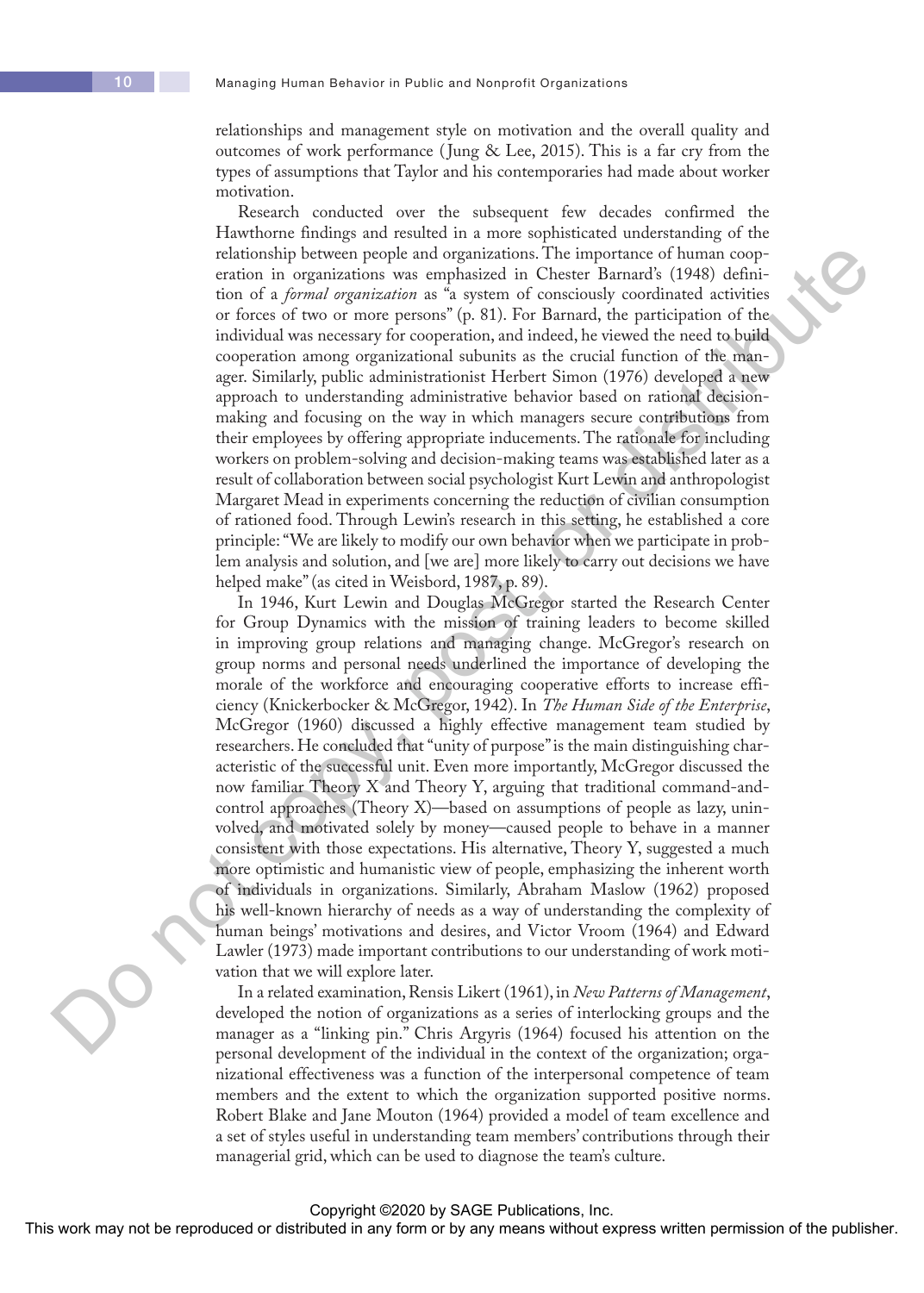Throughout its history, the field of organizational behavior has benefited from work in a variety of disciplines, including sociology, anthropology, and political science. Sociologists help us to understand organizations and how their structure and function affect individuals. Conflict, adaptation, and the influence of the environment all are issues addressed in the field of sociology. For example, the famous German sociologist Max Weber (1947), in writing that originated almost 100 years ago, first laid out the principles that govern hierarchical organizations and the ways in which individuals exercise power and control within those "bureaucratic" structures, whereas more recently sociologist Amatai Etzioni (1988) contributed to the study of group decision-making. Similarly, anthropology, with its exploration of the role of culture in society, offers important insights into organizational life. (We have already noted the contribution of anthropologist Margaret Mead and will return to more contemporary studies of culture throughout the book.) As we will see, behavior in organizations differs significantly from one national culture to another. Also, individual organizations each reveal their own culture and may sometimes find it necessary to change or modify an existing culture. Likewise, political science contributes to our understanding of organizational behavior by focusing on democratic governance, power, leadership, and strategy. We have already noted the contributions of political scientists and public administrationists such as Herbert Simon, but we will also recognize later the significant work of political theorist James Macgregor Burns (1978) in developing the notion of *transformational leadership*, an idea that remains a topic of lively discussion even today.

# More Recent Developments

During the past several decades, management and organization theorists, primarily those studying business organizations, have made especially important contributions to our understanding of organizational behavior and management. For example, Peter Drucker (1909–2005), considered by many to be the "Father of Modern Management," argued the limitations of traditional command-andcontrol models of organization and instead viewed workers as assets to the organization. Ahead of his time, Drucker introduced the concept of "knowledge workers" and recognized the growing importance of the nonprofit sector and the need for organizations to consider mission, innovation, and social responsibility. Drucker further extended our understanding of management as a discipline and profession with its own unique skills, techniques, and perspectives. Margaret Wheatley (2006) encouraged managers and workers in times of uncertainty and chaos to embrace resilience, adaptation, and creativity, whereas Peter Senge (1990/2006) led the exploration of learning organizations, and Edgar Schein (1985/2017) established the importance of organizational culture. In a related vein, Tom Peters and Robert Waterman (1982/2006) established the role of executives in all sectors striving for excellence in a strategic fashion, a theme recently echoed by Jim Collins (2001, 2011) in his books *Good to Great* and *Great by Choice*. TO years are first that is the product may not be represented or positive and the representation or the representation of the publisher or by any means were also of the publisher or by any form or by any form or by any me

Because of its emphasis on individual behavior, contemporary organizational behavior draws heavily from the field of psychology. Psychological theories and models form the basis of our knowledge about perception and learning, human motivation, and small-group or one-on-one interactions. But not all schools of thought within psychology play an equal role in the study of organizational behavior. For example, psychological theories such as those espoused by Sigmund Freud assume that human personality and behavior are largely fixed at a young age. Not surprisingly, such perspectives are not particularly useful to adults in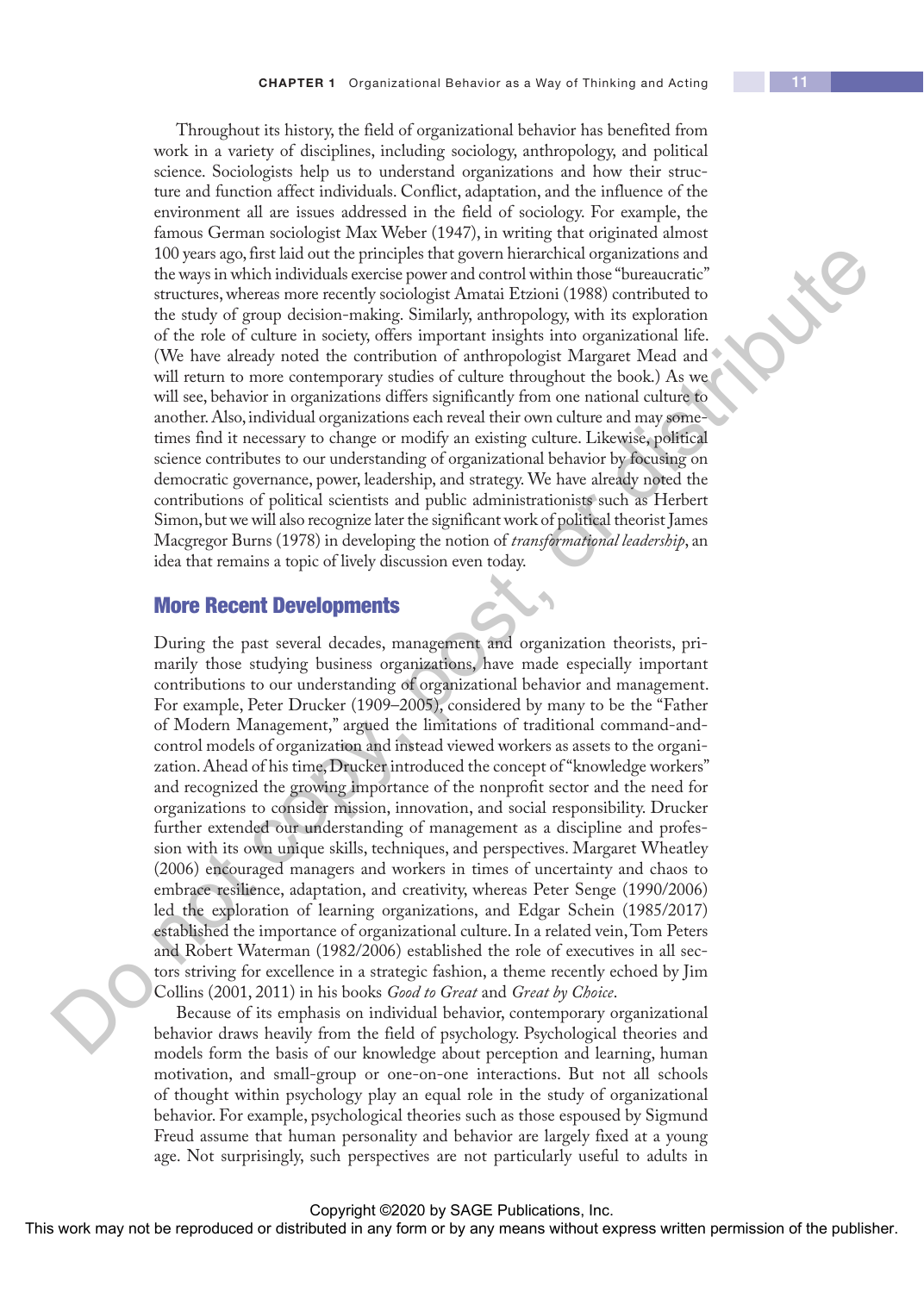organizational settings. On the other hand, behavioral psychology, with its emphasis on learning and behavior change, is quite useful and important. Likewise, social psychology, as explored early on by Karl Weick (1979), offers insights into group behavior, "sensemaking" in organizations, resilience, uncertainty and change, power, and leadership.

A recent and compelling emphasis in the social psychology of organizational behavior is termed *positive organizational scholarship*, the study, or *positive organizational behavior*, the practical outcome. Positive organizational scholarship traces its beginnings to the late 1990s, when Martin Seligman, president of the American Psychological Association, argued that his field had too long focused on illness or pathology and proposed as an alternative what he called "positive psychology" (Seligman, 2002). Instead of focusing on what was wrong with people (i.e., their deficiencies), positive psychology would focus on positive experiences (i.e., happiness, optimism, and resilience) and how human beings could use their talents to create affirming institutions that would, in turn, promote even greater positive circumstances for individuals and groups. The new approach was to emphasize the best in the human condition and model ways in which excellence and high performance could be sustained (Cameron & Spreitzer, 2011; Meyers, van Woerkom, & Bakker, 2013; Seligman & Csikszentmihalyi, 2014).

Organizational scholars soon began to explore how this new approach to psychology might be reflected in studies of organizational behavior (Cameron, Dutton, & Quinn, 2003a; Nelson & Cooper, 2007). Fred Luthans (2002), working with the Gallup organization and noting its emphasis on strengths rather than on weaknesses in the larger population, proposed that confidence, hope, and resiliency should be incorporated into learning about organizational behavior. Similarly, Kim Cameron, Jane Dutton, and Robert Quinn (2003b) further elaborated the notion of positive organizational scholarship, suggesting a greater emphasis on human strength, resilience, and vitality and the creation of settings characterized by appreciation, collaboration, fulfillment, abundance, and human well-being. In reviewing the literature to date, Christina Meyers, Marianne van Woerkom, and Arnold Bakker (2013) found that positive psychology interventions in organizations have had favorable outcomes on employee well-being, creativity, resource development, and productivity. behavior is treated or distributed in the results of the results of the results of the results of the results of the results of the results of the results of the results of the results of the results of the results of the

Cameron and colleagues (2003b) wrote, "Imagine a world in which almost all organizations are typified by greed, selfishness, manipulation, secrecy, and a single-minded focus on winning. Wealth creation is the key indicator of success" (p. 3). Distrust and anxiety would characterize individuals in those organizations, and social relations would be strained. Researchers looking into such organizations would emphasize such topics as problem solving, resistance, and competition. In contrast, "imagine another world in which almost all organizations are typified by appreciation, collaboration, virtuousness, vitality, and meaningfulness. Creating abundance and human well-being are key indicators of success" (p. 3). Such features as trustworthiness, humility, and positive energy would characterize individuals in those organizations, and researchers would emphasize excellence and extraordinary performance. Positive organizational behavior does not dismiss the first view, which has a clear basis in reality, but emphasizes the second; it seeks, as the old Johnny Mercer song says, to "accentuate the positive."

This approach is closely related to what we might call a *strength-based* approach to personal and organizational development (Buckingham, 2011; Rath, 2013). Instead of focusing on deficiencies—either those of the individual or those of the organization—this approach builds on their strengths. (A parallel strength-based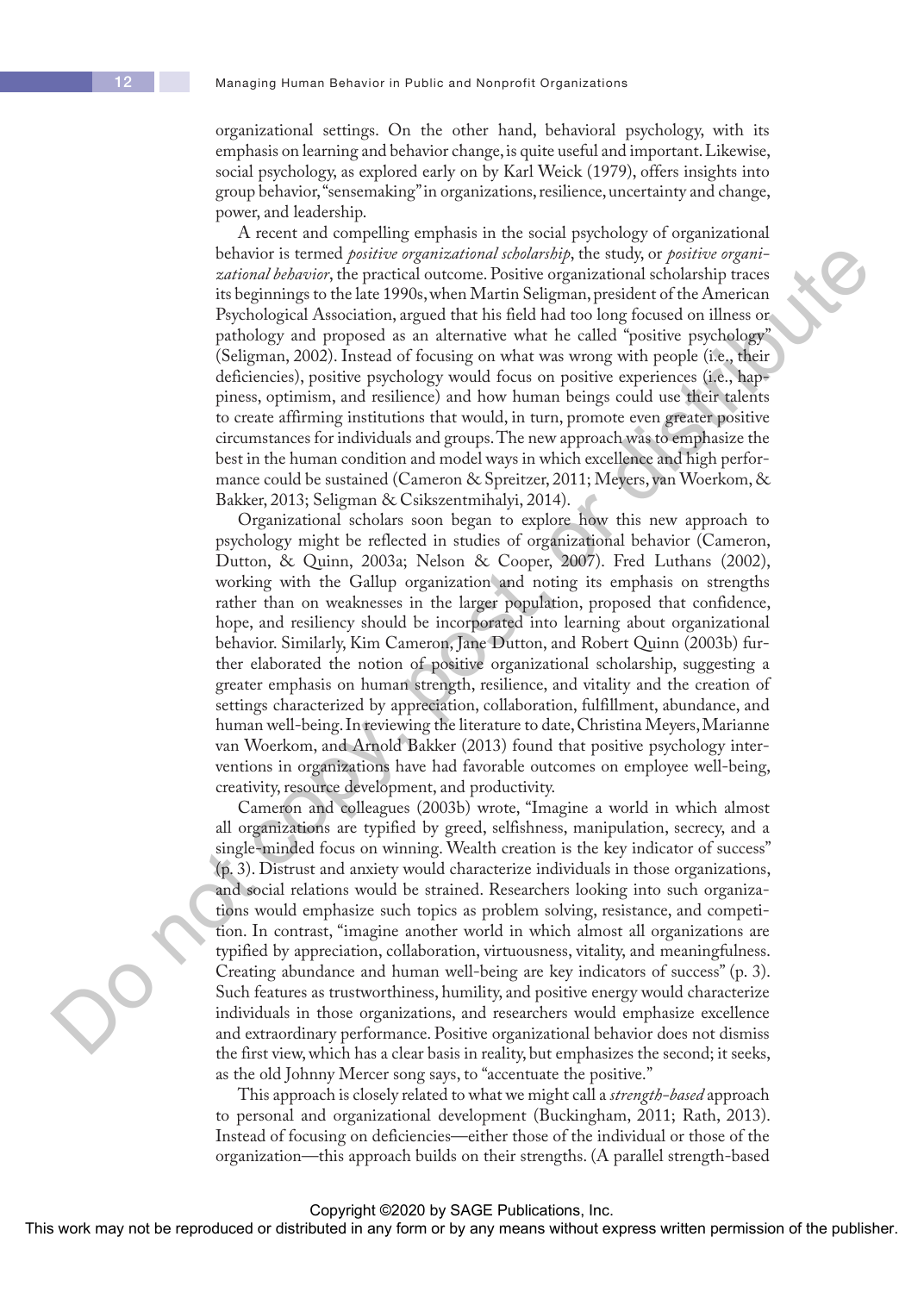approach is often used in community development—the focus is not on what's wrong with a community but on what is right and what can be built upon.)

We should note one other contemporary approach to the study of organizational behavior. New developments in the way the brain affects behavior, called "neuroscience," or more informally *brain science*, suggest that the physiology of the human brain is directly connected to human behavior, including organizational behavior. One emerging theme in brain studies is that human behavior is never purely rational; the emotions play a central role in all aspects of organizational behavior, a theme we will revisit often. Researchers in this emerging field are exploring the connections between cognition, emotion, and behavior and their influence on things like leadership, decision-making, group process, and the role of training and feedback (Waldman, Ward, & Becker, 2017). For example, stress affects everyone, but the structure of the brain means that certain people are less affected by stress than others. Brain science may eventually be able to tell us, from a physical standpoint, which individuals are likely to be most resilient and why. Brain research has also shown that our brains are highly flexible and adaptable, which means that learning can take place not just in our early years but throughout our lives. The condex may not be repressed or the repression in the representation of the repression or the representation of the repression of the publisher. The repression of the publisher and the publisher,  $\alpha$  and  $\alpha$  the pu

A similar argument is developed in a popular and highly readable book by *The New York Times* columnist David Brooks called *The Social Animal* (2012). Drawing on recent work in neuroscience as well as psychology, Brooks contends that our conscious or rational mind often receives credit for thinking through options and guiding our actions, when in fact the unconscious mind—the world of emotions, intuitions, and deep-seated longings—tends to play a much more significant role. Brooks concludes that we are not rational animals but, first and foremost, social animals. Daniel Goleman, writing in *Social Intelligence* (2006), comes to the same conclusion. Basing his work on recent advances in neuroscience, Goleman identifies a human predisposition to be aware of and sensitive to other human beings.

As you can see, the study of organizational behavior draws on work from many disciplines. The influence of these fields is not singular; each of them may provide insights into a particular topic within the field of organizational behavior. For example, our understanding of conflict and power in organizations may be explored from a psychological, managerial, sociological, anthropological, or political standpoint. Each of these perspectives may emphasize different aspects of the causes, sources, and manifestations of these phenomena as well as our role in managing and responding to them. Similarly, we can choose to emphasize the negative forces underlying organizational life, or we can choose to emphasize the more positive and affirming. In fact, utilizing a variety of the different angles and lenses available to us better ensures that our actions will be effective. Our approach in this book is to employ as many tools and perspectives as possible.

## Does Good Management Make a Difference?

We know that managers perform many different roles and functions in public and nonprofit organizations, but do these actions make a difference in the productivity of the organization? Certainly, that has been the prevailing wisdom in management and organizational behavior for some time (Pfeffer, 1998; Zaccaro & Klimoski, 2001). However, recently the Gallup organization, better known for its broad social and political public opinion surveys, has been measuring management practices and their effect on productivity through their study on the *State of the Global Workplace* (2017). This research has shown that the growth, disruption,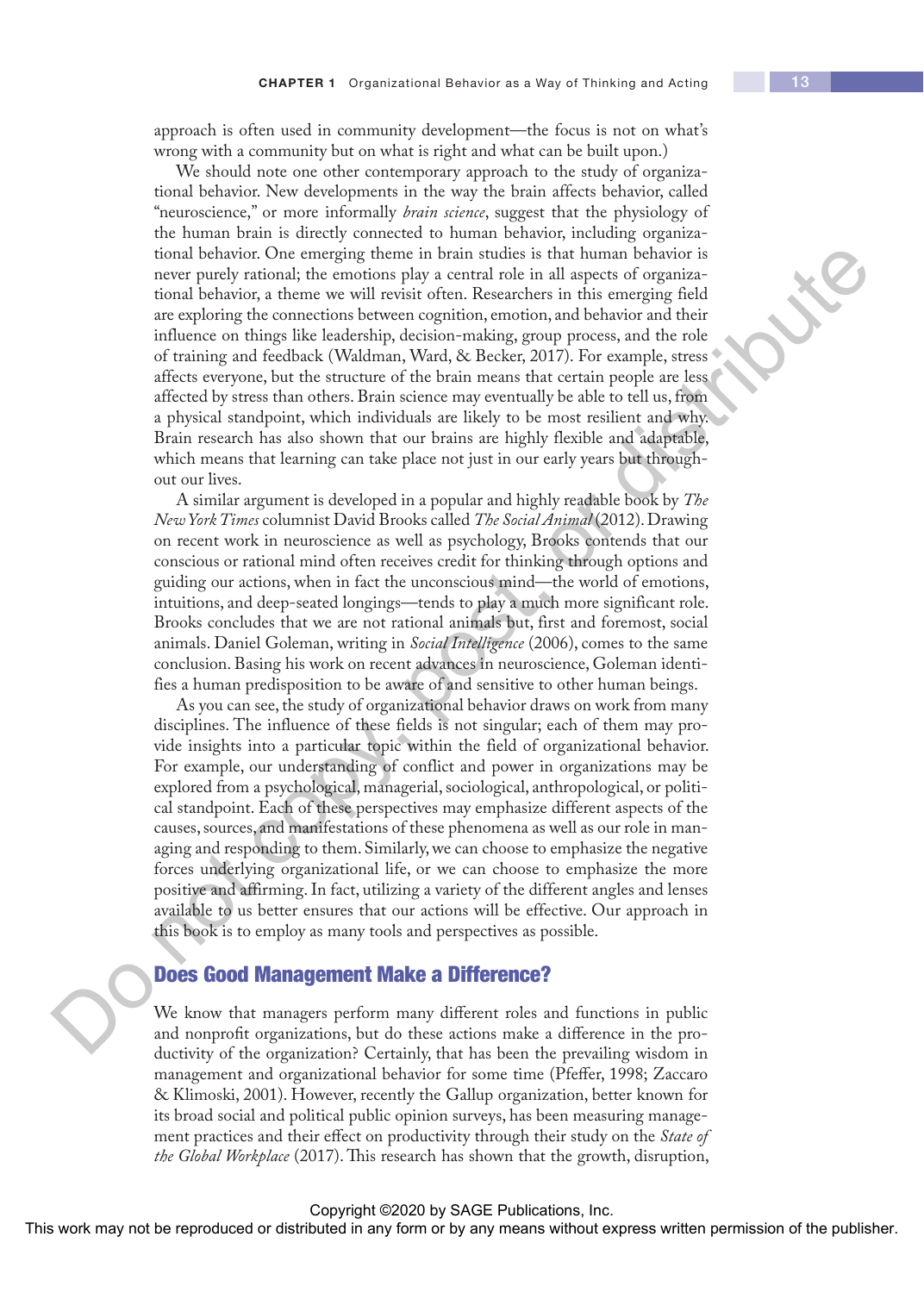and instability facing public, private, and nonprofit organizations today necessitates that leaders emphasize developing and empowering their employees and citizens. According to the Gallup research, individuals who are engaged in their work essentially doubled their odds of success when compared with those who are less engaged. Moreover, employee engagement clearly made a difference in terms of productivity, quality, and customer service. The survey investigated how employees become engaged and found that managers using positive leadership behaviors such as a strengths-based approach, maintaining a positive perspective when difficulties arise, and providing frequent recognition, feedback, and opportunities for personal development were a key factor in employee engagement. Another extensive study, this one of school districts, found that managerial quality was related to 10 of 11 performance indicators, covering a wide range of organizational goals from school attendance to student success on standardized tests (Meier & O'Toole, 2002). These findings indicate that good management and good leadership clearly make a difference.

What exactly is a good boss worth? A recent research study by the National Bureau of Economic Research looked at 23,878 workers matched to 1,940 bosses at a very large technology service company between 2006 and 2010 (McGregor, 2012). The study found that removing a poorly performing manager and replacing him or her with a top-performing manager is roughly equal, in terms of productivity, to adding an extra person to the team. The top-performing manager is like the star athlete who makes everyone around him or her look better. Similar findings from studies conducted by Raffaella Sadun, Nicholas Bloom, and John Van Reenan (2017) show that well-managed organizations are associated with increased profitability, faster growth, and higher productivity.

Researchers have also looked at the other side of the coin—how does poor management affect the work of the organization? There's an old adage that people don't quit their jobs; they quit their bosses. Studies have shown that old adage to be true. In study after study, when asked what one factor determines their satisfaction, engagement, and commitment, employees point to the quality of their immediate supervisor. According to a 2005 study, when employees were asked what factor most negatively impacted their productivity, 58% cited poor management, a figure 20 points above the second leading negative impact, lack of motivation (Society for Human Resources Management, 2005). Another study of 2,865 leaders in a large financial services company that used feedback from employees, other managers, and their associates—a method called *360-degree feedback*—shows a direct correlation between levels of employee engagement and the effectiveness of their supervisors (Zenger & Folkman, 2012). conjects work may not be reproduced or distributed in a stribute between the reproduced or distributed in any form or by any means would be reproduced in a stributed in a stributed in a stributed in a stributed in any for

Good management is associated with happy, engaged, and committed employees. Clearly, managers make a difference, and if you have the skills and abilities to manage and lead effectively, you will likely have more productive and satisfied employees. Obviously, this is a compelling reason to learn the ins and outs of organizational behavior.

## Themes and Purposes of This Book

There are three themes that cut across all the chapters in this book: (1) the importance of understanding the behaviors, motivations, and actions of individuals in public and nonprofit service; (2) a focus on the distinctiveness of management and leadership in *public* and *nonprofit* organizations; and (3) an emphasis on students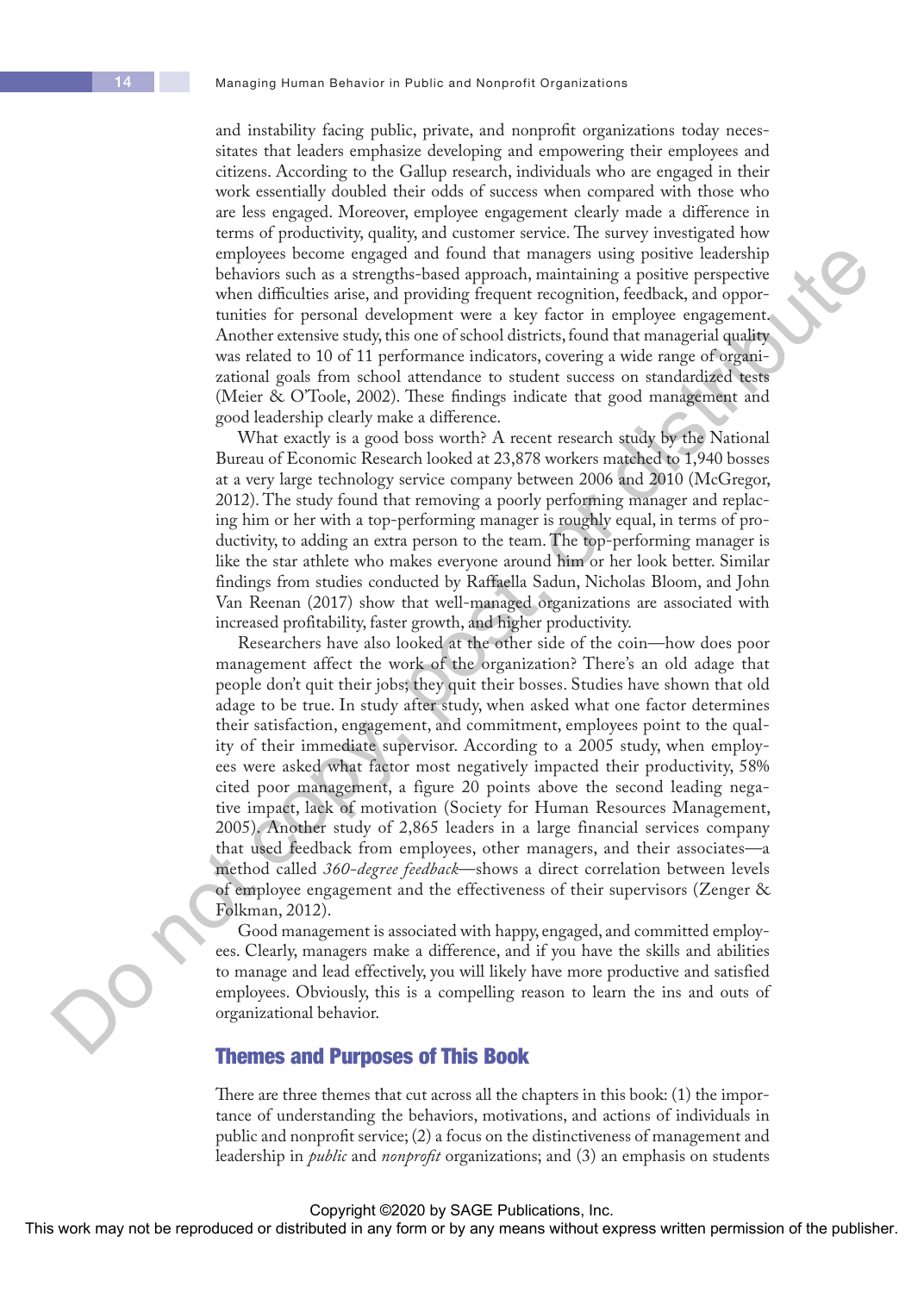learning not only from reading but also from experience. We can examine each of these points in greater detail.

First, in our view, public and nonprofit administration courses in management and organizational behavior should focus on the individual. We assume that a key to success in public and nonprofit administration is the ability to understand and influence the behavior of individuals and groups. Moreover, we assert that public and nonprofit managers must learn to manage, change, and reflect on their *own* behavior and motivations in developing the capacity to manage others. For this reason, this book focuses on the *individual* public servant and nonprofit manager—how and why individuals behave as they do, how students can act with greater probability of success in influencing the behavior of others, and how (over time) they can improve their own capacity to act as individual managers and public servants. In other words, the effective and responsible management of organizational behavior requires that public and nonprofit managers understand and develop a capacity to manage their own behavior, influence the behavior of others at the interpersonal and group levels, and act as individual public leaders in their interactions with the public and its representatives. publis and nontineurite must start or the reproduced or distributed in the reproduced or the reproduced or distributed in a start of the reproduced in a start of the publisher or distributed in any form or the publisher.

To manage others, we must start with ourselves; we must learn to manage our own behavior and understand our motivations and perceptions of ourselves. We must know ourselves—our style, our strengths, and our limitations. We must learn to distinguish our motivations, preferences, and worldviews from those of others. We must have a sense of direction, a willingness to explore and take risks, and a good understanding of how we can learn from our administrative experiences over time.

Beyond the personal level, public and nonprofit managers are involved with other people in the organization—bosses, coworkers, and subordinates. To interact effectively with these people, public and nonprofit managers need to develop strong *interpersonal* skills in areas such as communicating with and motivating others, working with and facilitating groups and teams, and understanding and employing power and influence. They need to be culturally competent, especially in a multicultural global society, and capitalize on diverse approaches and talents to improve organizational effectiveness (Hofstede & Hofstede, 2005).

Similarly, we feel that people should be valued simply as humans aside from their contributions to organizational goal attainment. Treating humans with respect and dignity is an important value in its own right. Organizational behavior is fundamentally grounded in the idea that improvements to organizational processes, structure, and performance require "managing through people." But while approaches that ignore or disrespect people may get results in the short term, they do not build responsible, engaged, and civic-minded employees or citizens.

Second, this issue of "publicness" leads to the next major perspective of the book. We believe that the broader political and social contexts in which these organizations operate and the compelling nature of public service make public and nonprofit management distinctive. Specifically, it is our firm belief that organizational behavior in the public and nonprofit sectors is different. Public and nonprofit administration is, in many cases, significantly affected both by the particular requirements of public and nonprofit sector work and by the important traditions of democratic participation and a commitment to the public values that underlie work in public and nonprofit organizations. Public and nonprofit managers must be fully attentive to the public service motive that draws people to work in public and nonprofit organizations. For these reasons, leadership and management in